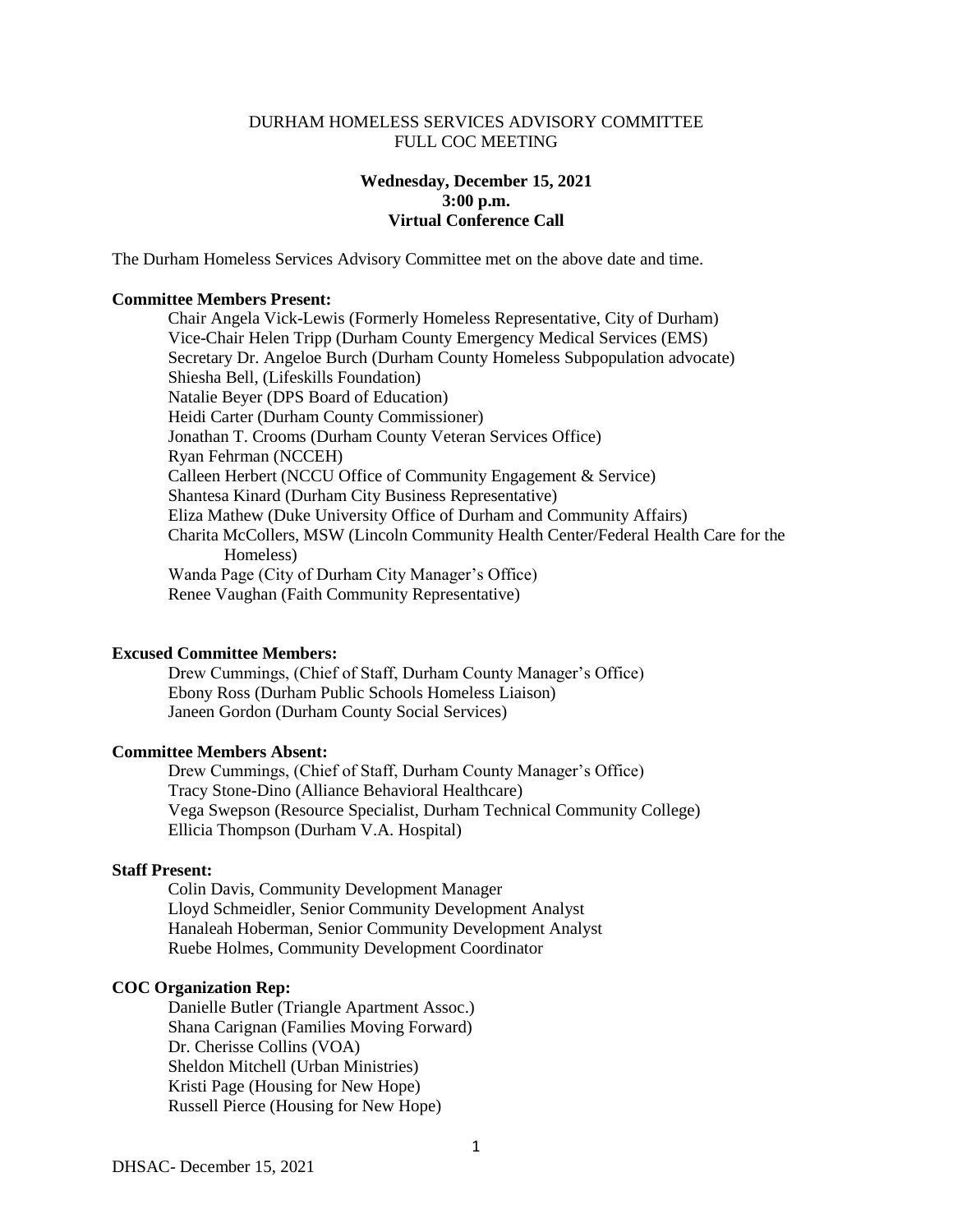Drew Pridgen (TROSA) Sally Wilson (Project Access) Jason Williams (WAR4Life) Drew Woten (Open Table Ministries) Tim Wollin (Step Up Durham)

# **Also Present:**

Rikki Gardner (Housing for New Hope) Cierra Hamlet (CCH) Charlene Harris (Alliance Health) Manuel Hyman (Alliance Health) Tammy Laurence (Families Moving Forward) Brooke Anderson (Reinvestment Partners) Felicia Pfouts Lavette Williams (Durham County DSS) Morgana Gilbert (TROSA)

### **Item 1: Call to Order and Housekeeping**

Chair Angela Vick-Lewis called the meeting to order at 3:02 p.m. Quorum was established Chair read the goals of the HSAC, and reviewed housekeeping rules.

# **Item 2: Minutes Review and Approval**

The minutes for November  $17<sup>th</sup>$  meeting Motion – VP Helen Tripp and  $2<sup>nd</sup>$  by Ryan Ferhman Minutes approved by majority vote

### **Item 3: Public Comments Period**

There were no public comments.

## **Item 4: Executive Committee Report**

Presented by Chair Lewis

- E.C. has met and set agendas
- Working through transitions, setting COC liaisons

### **Item 5: Homeless Service Assistance Data Report**

Presented by Hanaleah Hoberman

- Impact of Eviction Moratorium in Durham
- Coordinated Entry
- Intakes by Type

### **Item 6: White Flag Prevention – Rapid Rehousing Updates**

Presented by Drew Woten

Updates from Recipients of ESG COVID Funds

- UMD Sheldon Mitchell Partner with Open Table, Offset loss of shelter capacity due to COVID (Slide Presentation)
- Families Moving Forward Shana Carignan
- Volunteers of America Dr. Collins
- Open Table Ministry Drew Woten
- Project Access Sally Wilson (Slide Presentation)
- Housing for New Hope Kristi Page (Slide Presentation)